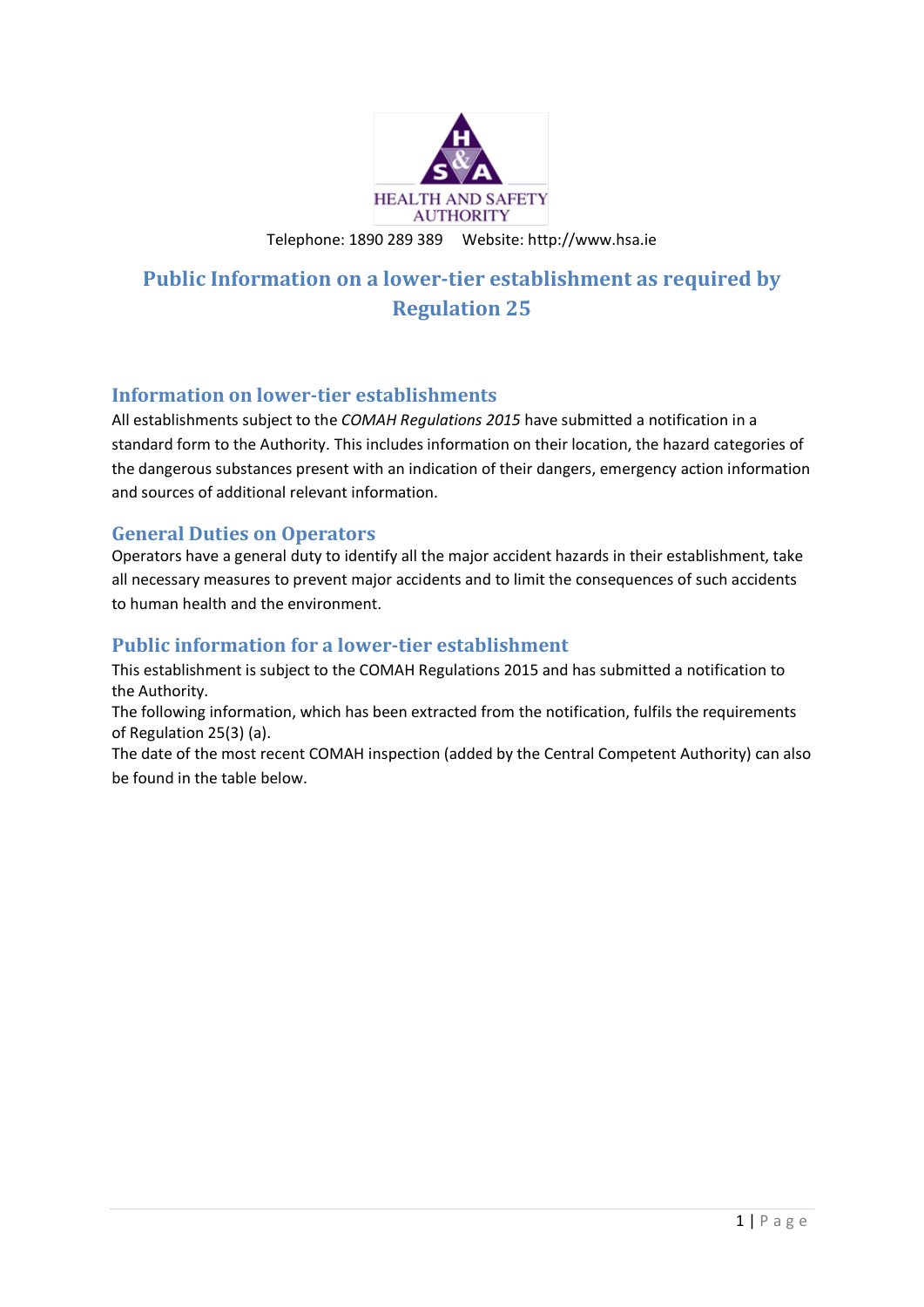

## Telephone: 1890 289 389 Website: http://www.hsa.ie

## **Notification History**

# **Upjohn Manufacturing Ireland Unlimited**

| <b>Version</b>   | Reason                                      | <b>Date</b> |
|------------------|---------------------------------------------|-------------|
| 1.0              | New notification due to company name change | 03/07/2019  |
| $\overline{2.0}$ | Information update                          | 13/11/2019  |
| $\overline{3.0}$ | Information update                          | 29/09/2020  |
|                  |                                             |             |
|                  |                                             |             |
|                  |                                             |             |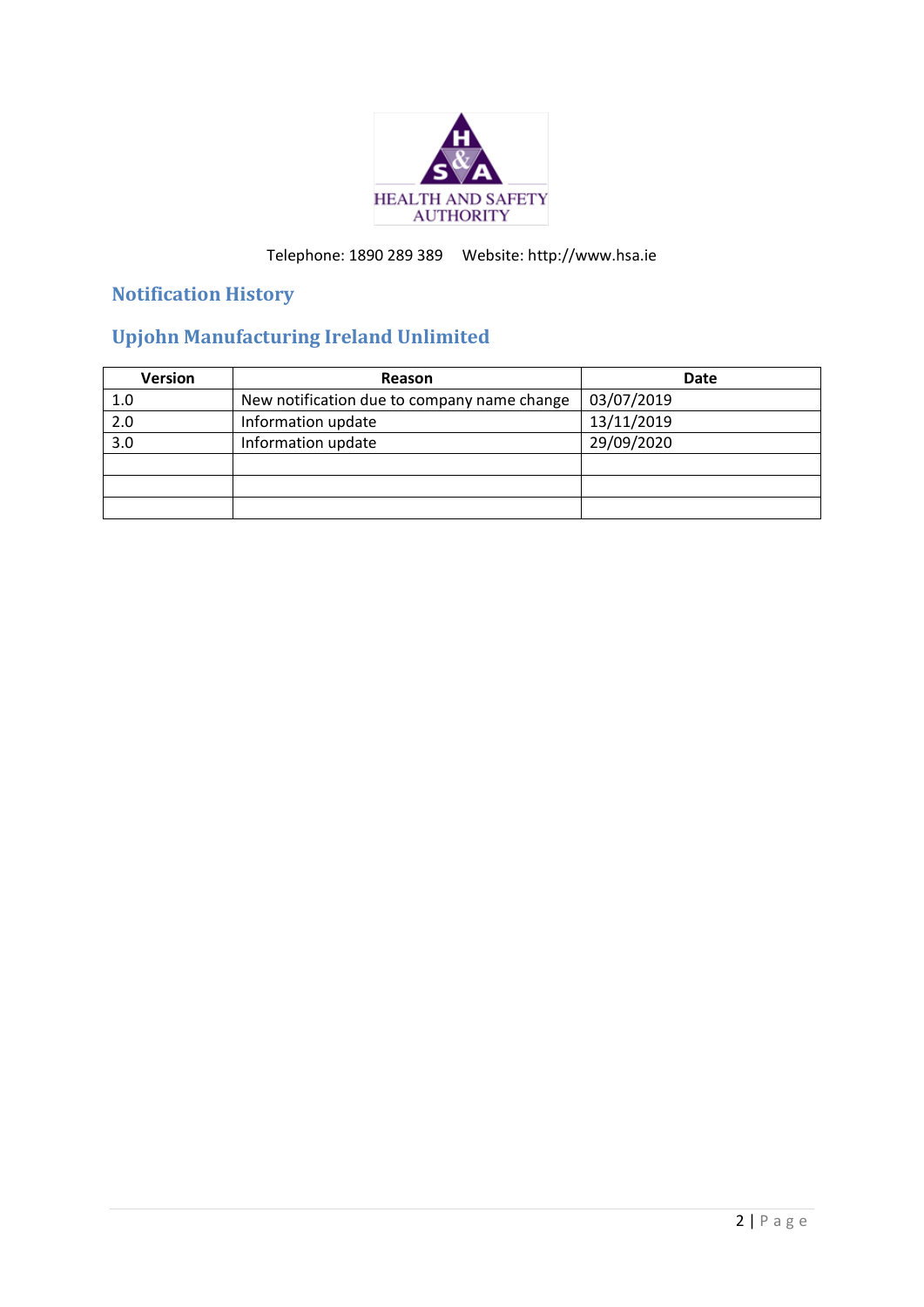

Telephone: 1890 289 389 Website: http://www.hsa.ie

## **Regulation 25 information for Upjohn Manufacturing Ireland Unlimited**

| <b>Operator Name</b>                      | <b>Registered Name</b>                                  | Upjohn Manufacturing Ireland Unlimited                                                                                                                                                                                                                                                                                                                                                                  |
|-------------------------------------------|---------------------------------------------------------|---------------------------------------------------------------------------------------------------------------------------------------------------------------------------------------------------------------------------------------------------------------------------------------------------------------------------------------------------------------------------------------------------------|
|                                           |                                                         |                                                                                                                                                                                                                                                                                                                                                                                                         |
|                                           | <b>Trade Name</b>                                       | Upjohn Manufacturing Ireland Unlimited                                                                                                                                                                                                                                                                                                                                                                  |
| <b>Establishment Address</b>              | Address                                                 | Little Island Active Pharmaceutical Ingredient Plant                                                                                                                                                                                                                                                                                                                                                    |
|                                           | County                                                  | Cork                                                                                                                                                                                                                                                                                                                                                                                                    |
|                                           | Eircode                                                 | T45 F627                                                                                                                                                                                                                                                                                                                                                                                                |
| <b>Notification Details</b>               | Tier                                                    | Lower-tier                                                                                                                                                                                                                                                                                                                                                                                              |
|                                           | Activity                                                | Production of pharmaceuticals                                                                                                                                                                                                                                                                                                                                                                           |
| <b>Dangerous Substance</b><br>information | <b>Hazard Categories</b> / Named<br>Substances          | E1 Hazardous to the Aquatic Environment,<br>E2 Hazardous to the Aquatic Environment,<br>H1 Acute Toxic Cat. 1,<br>H2 Acute Toxic Cat. 2 and Cat. 3<br>H3 STOT Toxic Cat.1,<br>O1 Substances or mixtures with hazard statement<br>EUH014,<br>P2 Flammable gases,<br>P5a Flammable Liquids,<br>P5c Flammable Liquids,<br>P7 Pyrophoric Liquids and solids,<br>Anhydrous Ammonia,<br>Hydrogen,<br>Methanol |
|                                           | Dangerous Characteristics /<br><b>Hazard Statements</b> | EUH014,<br>H220,<br>H221,<br>H224,<br>H225,<br>H226,<br>H250,<br>H330,<br>H331,<br>H370,<br>H400,<br>H410,<br>H411.                                                                                                                                                                                                                                                                                     |
| <b>Emergency</b><br><b>Information</b>    | How the public will be<br>warned                        | For near neighbours notification would be via phone,<br>the general public likely to be affected would be<br>notified via media.                                                                                                                                                                                                                                                                        |
|                                           | Behaviour to take in event<br>of major accident         | Regular communication with neighbours via phone.                                                                                                                                                                                                                                                                                                                                                        |
| Inspection                                | Most recent COMAH<br>Inspection (updated<br>quarterly): | 9 <sup>th</sup> September 2020                                                                                                                                                                                                                                                                                                                                                                          |